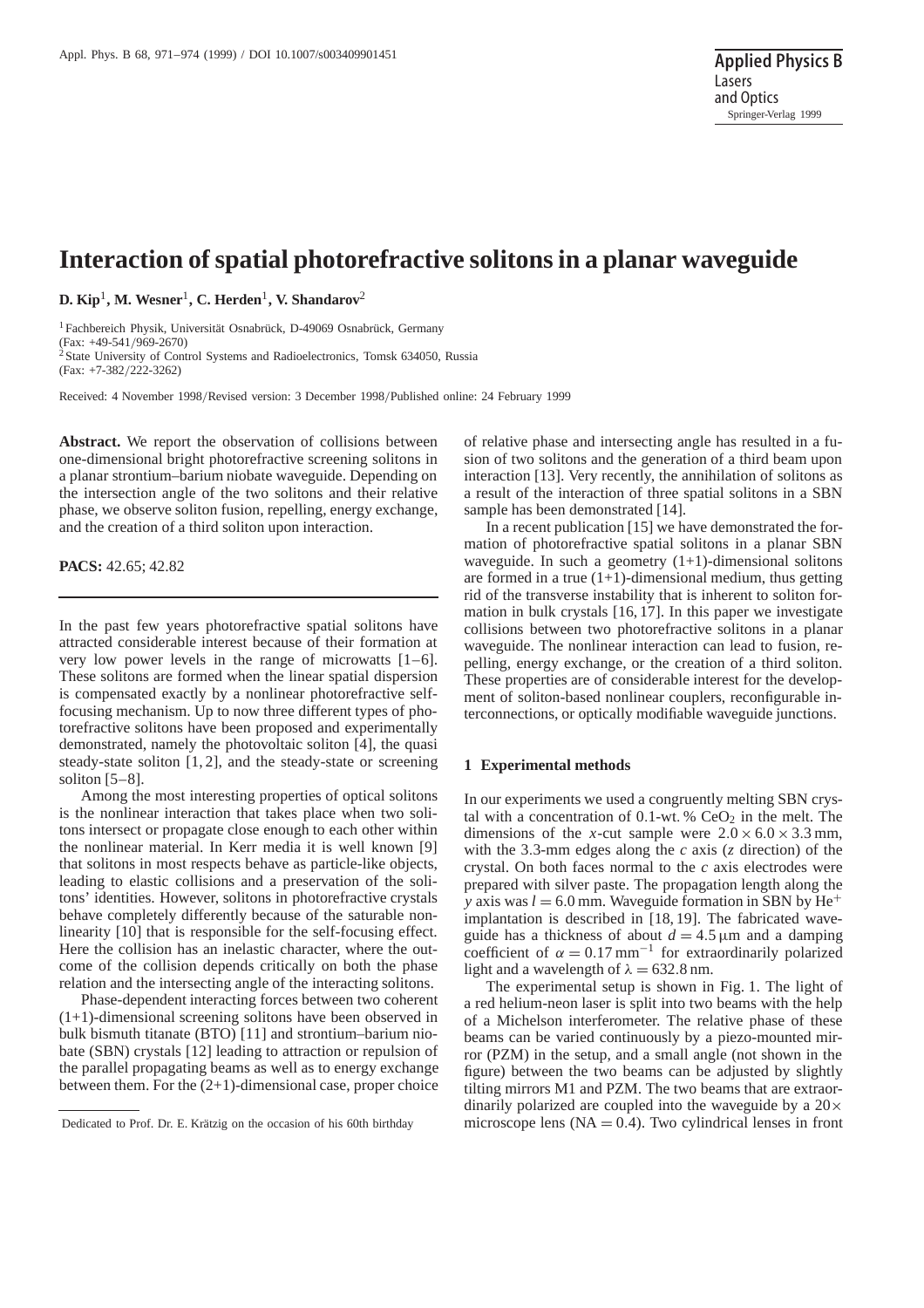



**Fig. 1.** Scheme of the experimental setup for the observation of spatial soliton interaction in the planar waveguide. M1, M2, mirrors; BS, beam splitter; PZM, piezo-mounted mirror; CLs, cylindrical lenses; MLs, microscope lenses; *U*0, externally applied high voltage; SBN, SBN waveguide; CCD, CCD camera

of the incoupling lens are used to adjust the eliptical beam profile at the input face of the sample to be about  $5 \times 10 \,\mathrm{\upmu m^2}$ (FWHM values) in the *x* and *z* direction, respectively. The intensity distribution at the exit face of the sample is imaged by a 25× microscope lens on a calibrated CCD camera. Uniform background illumination of the waveguide is realized by a second (incoherent) helium-neon laser that illuminates the sample homogeneously from the top with ordinarily polarized light.

In all experiments the changes in the relative phase  $\Phi$  of the two beams that are generated by a saw-tooth voltage on the piezo-mounted mirror are slow compared to the buildup time for the formation of the photorefractive solitons. The background intensity is  $I_d \approx 10 \text{ mW/cm}^2$ . In the following the input powers of the two beams are kept almost constant at  $P_{\text{in}} = 3 \mu W$ . The applied electrical voltage is  $U_0 = 2.6 \text{ kV}$ , resulting in an external electric field  $E_0 = 7.9 \text{ kV/cm}$ . When the solitons are formed, we find an averaged width (FWHM) of the spatial solitons of about  $w = 8 \mu m$ . Using these data we can estimate the ratio *r* of soliton intensity *I* and background intensity *I*<sub>d</sub> to be  $r \approx P_{\text{in}} \exp(-\alpha l/2)/(I_{\text{d}}wd) = 50$ . If we we take into account the dark conductivity of the waveguiding layer (roughly estimated this value is about  $10^{-8} A/(Vm)$ ) the ratio *r* may be somewhat lower. However, in our SBN waveguides photoconductivity  $\sigma_{ph}$  depends only sublinearly on intensity *I*,  $\sigma_{ph} \propto I^x$ , with an exponent  $x = 0.49$  for  $\lambda =$ 632.8 nm. Thus the ratio  $\tilde{r}$  of photoconductivity generated by the soliton and that generated by the background illumination is reduced to  $\tilde{r} = r^x \approx 7$ .

It has to be mentioned that qualitatively the same results of soliton collisions as described further below can be obtained with different input parameters, for example, higher input power (about one order of magnitude) or a different external electric field (in the range from 6 to 10 kV/cm).

## **2 Experimental results and discussion**

An example of coherent soliton collision is given in Fig. 2, where two beams intersect under a small angle of  $2\Theta \approx 1.4^\circ$ inside the waveguide. Shown is the output on the endface as a function of the relative phase  $\Phi$  of the two solitons. Starting from the antiphase condition ( $\Phi = 180^\circ$ ) the two solitons are repelled, transfer energy to the soliton on the right-hand side, merge together, transfer energy to the soliton on the lefthand side, are repelled again and so on. For relative phases  $\Phi$ 



**Fig. 2.** Intensity distribution  $I(x)$  on the endface of the planar SBN waveguide as a function of the relative phase  $\Phi$  of two solitons that intersect at an angle  $2\Theta \approx 1.4^\circ$  inside the sample. The input power of each soliton is  $3 \mu$ W and the soliton width (FWHM) is about  $8 \mu$ m

close to zero, the intensity of the smaller soliton (remainder of the left-hand soliton in Fig. 2) decreases and consequently becomes too low to still form a soliton, thus the soliton decays and the light diverges to a broad beam. This beam crosses the position of the remaining soliton (right-hand soliton in Fig. 2) from left to right for the case of exactly zero phase difference. Because of the limited bandwidth of the CCD this behavior is not seen in the figure. We have to note that a strong increase of the background intensity should lead to low values of the parameter  $\tilde{r}$  which may result in a more Kerr-like, i.e., elastic, behavior of the soliton interaction. However, due to our limited laser power we were not able to reach this region.

For some specific values of  $\Phi$  the outcome of the collision is presented in Fig. 3. When the two solitons are in phase (antiphase), they interfere constructively (destructively) and therefore increase (reduce) the refractive index in the intersection region. An increased refractive index leads to a deflection of both beams towards each other, and for a proper choice of the intersection angle the two beams merge together (solid curve in Fig. 3a). As a guideline, the grating period  $\Lambda = \lambda/(2n_e \sin(\Theta))$ ,  $n_e = 2.2028$ , formed by the two intersecting beams has to be twice that of the soliton width  $w$ , thus only one bright fringe is formed in the overlap region for  $\Phi = 0$  with minimal intensity in the side lobes [20]. Correspondingly, for the antiphase case ( $\Phi = 180^\circ$ ) a decreased refractive index in the center of the overlap region repels the two solitons. Their distance on the endface increases to  $50 \mu m$  (dotted line in Fig. 3a) when compared to the initial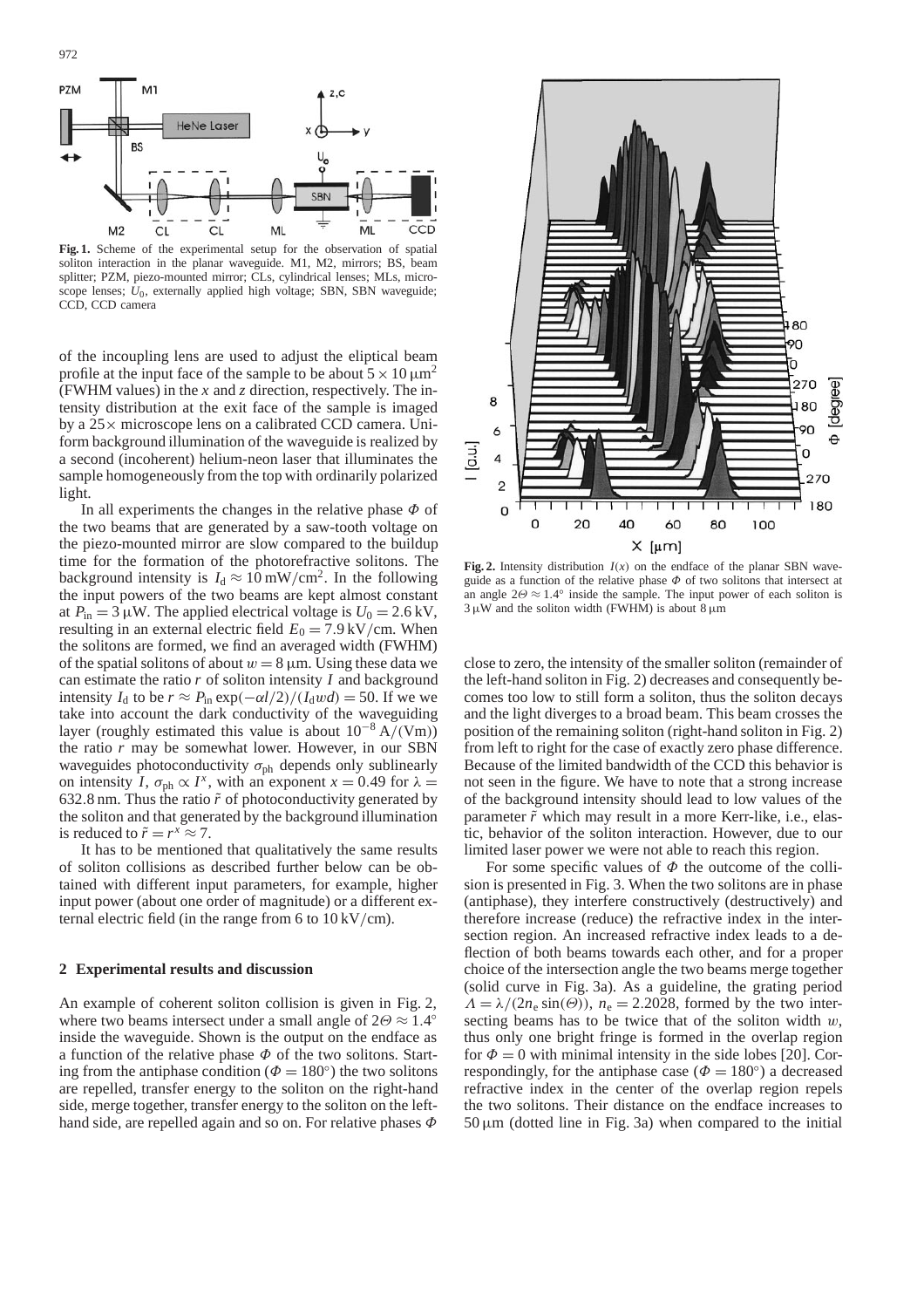

**Fig. 3a,b.** Intensity distribution  $I(x)$  on the endface of the planar SBN waveguide for different relative phases  $\Phi$  of the two beams. The two solitons intersect at an angle  $2\Theta \approx 1.4^\circ$  inside the sample, resulting in an initial separation of the two beams of  $35 \mu m$  on the endface. The corresponding diffusion field  $E_d = 135 \text{ V/cm}$  is small compared to the external electric field of  $E_0 = 7.9 \text{ kV/cm}$ . **a**  $\Phi = 0^\circ$  (*solid line*, "fusion") and  $\Phi = 180^\circ$  (*dotted line*, "repelling"); **b**  $\Phi = +90^\circ$  (*solid line*) and  $\Phi = -90^\circ$  (*dotted line*), both cases show energy exchange

separation of  $35 \mu m$  of the beams without external electric field.

The exchange of energy between two intersecting solitons having a relative phase difference of  $\Phi = \pm 90^\circ$  is shown in Fig. 3b. In both cases, a large part of the intensity initially guided in one beam is coupled into the other one. The direction of energy transfer solely depends on the sign of the relative phase difference of the two beams. No influence of the direction of the *c* axis is observed, pointing out that direct two-wave-mixing effects due to the diffusion field may be neglected here [21]. Here the corresponding diffusion field is only  $E_d = 135 \text{ V/cm}$  and thus small compared to the external electric field of  $E_0 = 7.9 \text{ kV/cm}$ . However, the diffusion mechanism leads to a bending of the soliton paths inside the waveguide towards the negative  $c$  direction [15, 22], as in this case the large propagation distance of 6 mm is responsible for this effect rather than the short interaction length of the intersecting beams.

If the intersecting angle of the two solitons is slightly increased, a third soliton can be formed upon interaction [13, 20]. This effect is shown in Fig. 4a for different relative phases of the two beams. When the two interacting beams are 180◦ out of phase, the interference pattern still consists of two symmetric maxima within the overlap region.



**Fig. 4a,b.** Intensity distribution  $I(x)$  on the endface of the planar SBN waveguide for different relative phases  $\Phi$  of the two beams. The two solitons intersect at an angle  $2\Theta \approx 1.9^\circ$  inside the sample, resulting in an initial separation of the two beams of  $45 \mu m$  on the endface and a small diffusion field of  $E_d = 160 \text{ V/cm}$ . **a**  $\Phi = 180^\circ$  (*solid line*),  $\Phi = 90^\circ$  (*dashed line*), and  $\Phi = 0^{\circ}$  (*dotted line*);  $\mathbf{b} \Phi = 180^{\circ}$  (*solid line*),  $\Phi = 150^{\circ}$  (*dashed line*), and  $\Phi = 120^{\circ}$  (*dotted line*)

Therefore the outcome of the collision is two solitons that are repelled from their initial positions due to the reduced refractive index in the symmetry plane of the interaction geometry. For the case of  $\Phi = 0^\circ$  three intensity maxima are formed by the two beams (because of the larger intersecting angle when compared with the results in Fig. 3.) that may have – depending on the correct intersecting angle – nearly equal intensity, thus leading to the creation of a third beam symmetrically located between the two others. As can be seen in the diagram, the three beams still repel each other. For a phase difference of  $\Phi = \pm 90^{\circ}$  we find an intermediate picture where the third soliton has formed already.

The splitting of the soliton on the left-hand sight can be seen in more detail in Fig. 4b. For a relative phase of  $\Phi = 150^{\circ}$  the soliton becomes unstable, and a further increase of the the phase difference results in a complete decay into two well-separated solitons of nearly equal width. At the same time, the soliton on the right-hand side only slightly changes its shape and position. After the splitting we observe an asymmetry in intensity of the three solitons that is growing with phase difference. This may be due to a slightly asymmetric intersecting angle and random defects of the waveguiding layer, that may strongly affect this sensitive three-particleproblem.